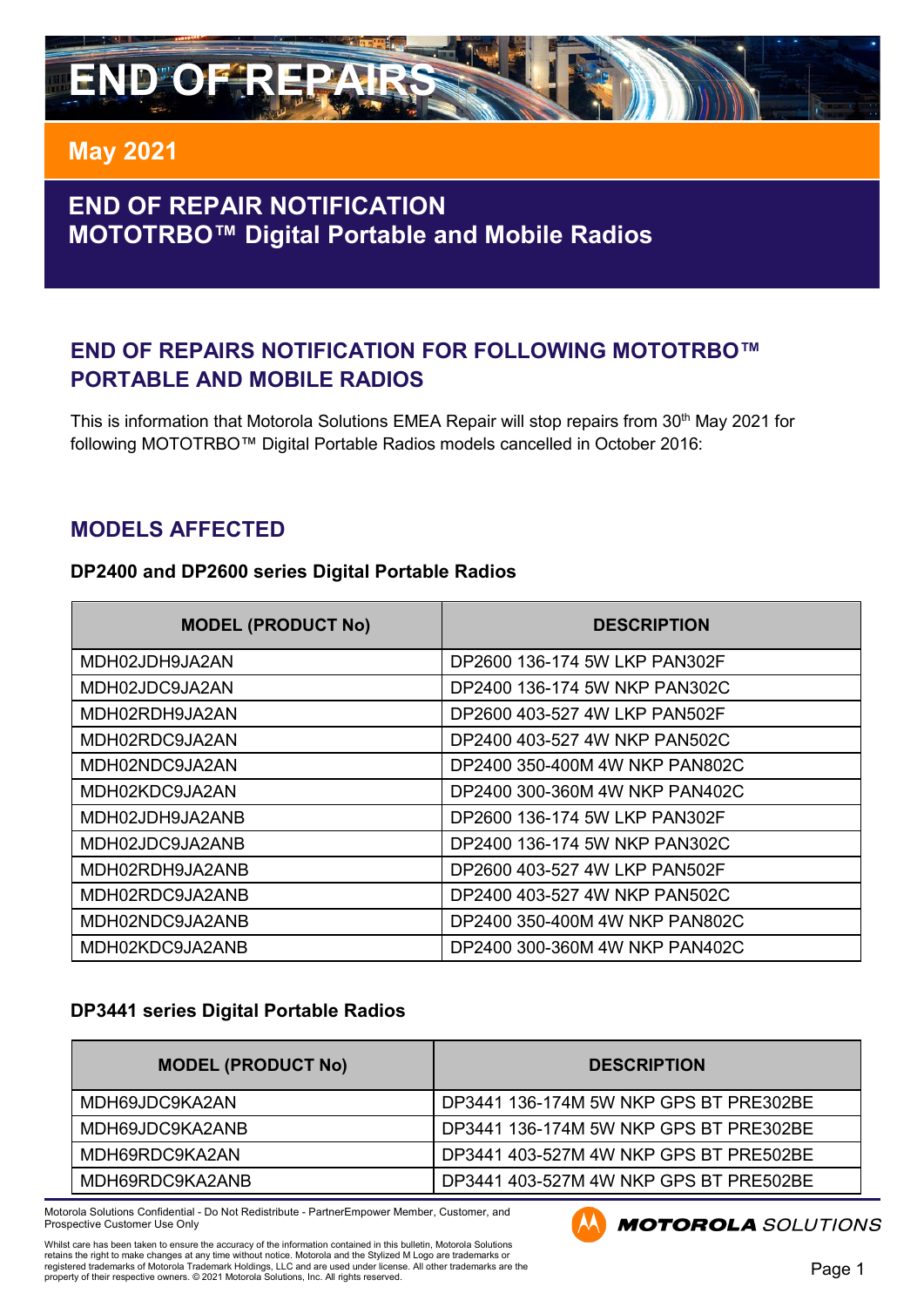

# **END OF REPAIR NOTIFICATION MOTOTRBO™ Digital Portable and Mobile Radios**

#### **DP4400, DP4401, DP4600, DP4601, DP4800, DP4801 series Digital Portable Radios**

| <b>MODEL (PRODUCT No)</b> | <b>DESCRIPTION</b>                       |
|---------------------------|------------------------------------------|
| MDH56JDN9KA1AN            | DP4801 136-174 5W FK GPSBT PBE302HE      |
| MDH56JDN9JA1AN            | DP4800 136-174 5W FK PBE302H             |
| MDH56JDH9KA1AN            | DP4601 136-174 5W LK GPSBT PBE302FE      |
| MDH56JDH9JA1AN            | DP4600 136-174 5W LK PBE302F             |
| MDH56JDC9KA1AN            | DP4401 136-174 5W NK GPSBT PBE302CE      |
| MDH56JDC9JA1AN            | DP4400 136-174 5W NKPBE302C              |
| MDH56JDN9KA2AN            | DP4801 136-174 5W FKGLONASS BT PBE302HE  |
| MDH56JDC9KA2AN            | DP4401 136-174 5W NK GLONASS BT PBE302CE |
| MDH56RDN9KA1AN            | DP4801 403-527 4W FK GPSBT PBE502HE      |
| MDH56RDN9JA1AN            | DP4800 403-527 4W FK PBE502H             |
| MDH56RDH9KA1AN            | DP4601 403-527 4W LK GPSBT PBE502FE      |
| MDH56RDH9JA1AN            | DP4600 403-527 4W LK PBE502F             |
| MDH56RDC9KA1AN            | DP4401 403-527 4W NK GPSBT PBE502CE      |
| MDH56RDC9JA1AN            | DP4400 403-527 4W NK PBE502C             |
| MDH56KDC9KA1AN            | DP4401 300-360M 4W NKP GPS BT PBE402CE   |
| MDH56NDC9KA1AN            | DP4401 350-400M 4W NKP GPS BT PBE802CE   |
| MDH56KDN9KA1AN            | DP4801 300-360M 4W FKP GPS BT PBE402HE   |
| MDH56NDN9KA1AN            | DP4801 350-400M 4W FKP GPS BT PBE802HE   |
| MDH56RDN9KA2AN            | DP4801 403-527 4W FK GLONASS BT PBE502HE |
| MDH56RDC9KA2AN            | DP4401 403-527 4W NKGLONASS BT PBE502CE  |
| MDH56JDN9KA1ANB           | DP4801 136-174 5W FK GPSBT PBE302HE      |
| MDH56JDN9JA1ANB           | DP4800 136-174 5W FK PBE302H             |
| MDH56JDH9KA1ANB           | DP4601 136-174 5W LK GPSBT PBE302FE      |
| MDH56JDH9JA1ANB           | DP4600 136-174 5W LKPBE302F              |
| MDH56JDC9KA1ANB           | DP4401 136-174 5W NK GPSBT PBE302CE      |
| MDH56JDC9JA1ANB           | DP4400 136-174 5W NK PBE302C             |
| MDH56JDN9KA2ANB           | DP4801 136-174 5W FK GLONASS BT PBE302HE |
| MDH56JDC9KA2ANB           | DP4401 136-174 5W NK GLONASS BT PBE302CE |
| MDH56RDN9KA1ANB           | DP4801 403-527 4W FK GPSBT PBE502HE      |
| MDH56RDN9JA1ANB           | DP4800 403-527 4W FK PBE502H             |

Motorola Solutions Confidential - Do Not Redistribute - PartnerEmpower Member, Customer, and Prospective Customer Use Only



**MOTOROLA** SOLUTIONS

Whilst care has been taken to ensure the accuracy of the information contained in this bulletin, Motorola Solutions<br>retains the right to make changes at any time without notice. Motorola and the Stylized M Logo are tradema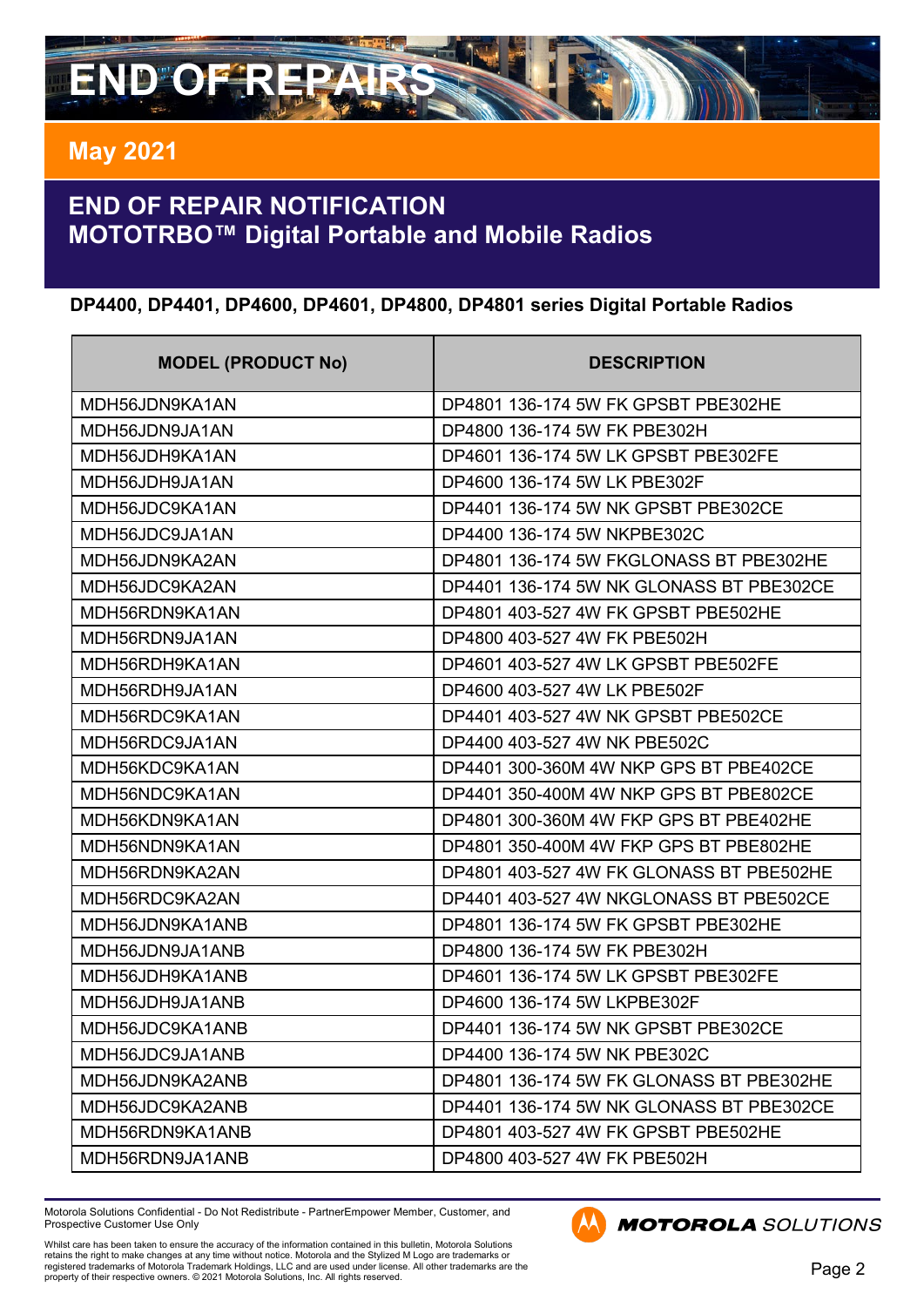

# **END OF REPAIR NOTIFICATION MOTOTRBO™ Digital Portable and Mobile Radios**

| MDH56RDH9KA1ANB | DP4601 403-527 4W LK GPSBT PBE502FE     |
|-----------------|-----------------------------------------|
| MDH56RDH9JA1ANB | DP4600 403-527 4W LK PBE502F            |
| MDH56RDC9KA1ANB | DP4401 403-527 4W NK GPSBT PBE502CE     |
| MDH56RDC9JA1ANB | DP4400 403-527 4W NK PBE502C            |
| MDH56KDC9KA1ANB | DP4401 300-360M 4W NKPGPS BT PBE402CE   |
| MDH56NDC9KA1ANB | DP4401 350-400M 4W NKPGPS BT PBE802CE   |
| MDH56KDN9KA1ANB | DP4801 300-360M 4W FKPGPS BT PBE402HE   |
| MDH56NDN9KA1ANB | DP4801 350-400M 4W FKPGPS BT PBE802HE   |
| MDH56RDN9KA2ANB | DP4801 403-527 4W FKGLONASS BT PBE502HE |
| MDH56RDC9KA2ANB | DP4401 403-527 4W NKGLONASS BT PBE502CE |

#### **SL4000, SL4010 series Digital Portable Radios**

| <b>MODEL (PRODUCT No)</b> | <b>DESCRIPTION</b>                 |
|---------------------------|------------------------------------|
| MDH81QCN9MA2AN            | SL4000 403-470M 2W EN FKPPMT532HE  |
| MDH81QCN9NA2AN            | SL4010 403-470M 2W EN GOBPMT532HEG |
| MDH81QCN9MA2ANB           | SL4000 403-470M FKP Bulk PMT532HE  |
| MDH81QCN9NA2ANB           | SL4010 403-470M GOB Bulk PMT532HEG |

#### **DM4400, DM4401, DM4600, DM4601 series Digital Mobile Radios**

| <b>MODEL (PRODUCT No)</b> | <b>DESCRIPTION</b>                              |
|---------------------------|-------------------------------------------------|
| MDM28QNC9JA2AN            | DM4400 403-470 LP ND MBA504D                    |
| MDM28QNC9KA2AN            | DM4401 403-470 LP GPSBT ND MBA504DE             |
| MDM28QNN9JA2AN            | DM4600 403-470 LP CD MBA504N                    |
| MDM28QNN9KA2AN            | DM4601 403-470 LP GPSBT CD MBA504NE             |
| MDM28QPC9JA2AN            | DM4400 403-470 HP ND MBA507D                    |
| MDM28QPC9KA2AN            | DM4401 403-470 HP GPSBT ND MBA507DE             |
| MDM28QPN9JA2AN            | DM4600 403-470 HP CD MBA507N                    |
| MDM28QPN9KA2AN            | DM4601 403-470 HP GPSBT CD MBA507NE             |
| MDM28KRN9KA2AN            | DM4601 300-360M LP-HP BT/GLONASS CD<br>MBA408NE |

Motorola Solutions Confidential - Do Not Redistribute - PartnerEmpower Member, Customer, and Prospective Customer Use Only

Whilst care has been taken to ensure the accuracy of the information contained in this bulletin, Motorola Solutions<br>retains the right to make changes at any time without notice. Motorola and the Stylized M Logo are tradema



**MOTOROLA** SOLUTIONS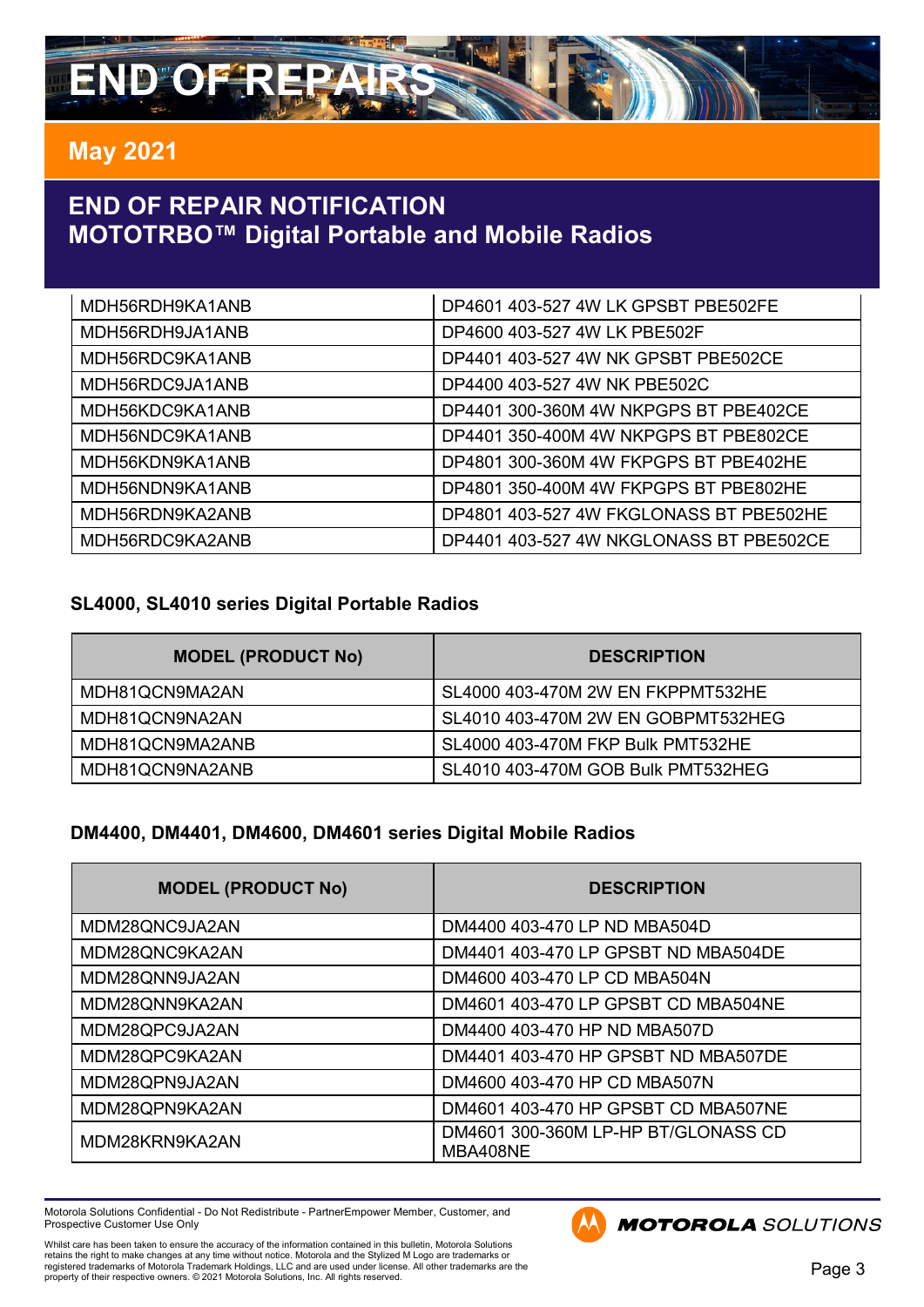# **END OF REPAIRS**

# **May 2021**

# **END OF REPAIR NOTIFICATION MOTOTRBO™ Digital Portable and Mobile Radios**

| MDM28KRC9KA2AN  | DM4401 300-360M LP-HP BT/GLONASS ND<br>MBA408DE |
|-----------------|-------------------------------------------------|
| MDM28PRN9KA2AN  | DM4601 350-400M LP-HP GPSBT CD MBA808NE         |
| MDM28PRC9KA2AN  | DM4401 350-400M LP-HP GPSBT ND MBA808DE         |
| MDM28JNC9JA2AN  | DM4400 136-174 LP ND MBA304D                    |
| MDM28JNC9KA2AN  | DM4401 136-174 LP GPSBT ND MBA304DE             |
| MDM28JNN9JA2AN  | DM4600 136-174 LP CD MBA304N                    |
| MDM28JNN9KA2AN  | DM4601 136-174 LP GPSBT CD MBA304NE             |
| MDM28JQC9JA2AN  | DM4400 136-174 HP ND MBA307D                    |
| MDM28JQC9KA2AN  | DM4401 136-174 HP GPSBT ND MBA307DE             |
| MDM28JQN9JA2AN  | DM4600 136-174 HP CD MBA307N                    |
| MDM28JQN9KA2AN  | DM4601 136-174 HP GPSBT CD MBA307NE             |
| MDM28QNC9JA2ANB | DM4400 403-470 LP ND MBA504D                    |
| MDM28QNC9KA2ANB | DM4401 403-470 LP GPSBT ND MBA504DE             |
| MDM28QNN9JA2ANB | DM4600 403-470 LP CDMBA504N                     |
| MDM28QNN9KA2ANB | DM4601 403-470 LP GPSBT CD MBA504NE             |
| MDM28QPC9JA2ANB | DM4400 403-470 HP ND MBA507D                    |
| MDM28QPC9KA2ANB | DM4401 403-470 HP GPSBT ND MBA507DE             |
| MDM28QPN9JA2ANB | DM4600 403-470 HP CD MBA507N                    |
| MDM28QPN9KA2ANB | DM4601 403-470 HP GPSBT CD MBA507NE             |
| MDM28KRN9KA2ANB | DM4601 300-360M LP-HP BT/GLONASS CD<br>MBA408NE |
| MDM28KRC9KA2ANB | DM4401 300-360M LP-HP BT/GLONASS ND<br>MBA408DE |
| MDM28PRN9KA2ANB | DM4601 350-400M LP-HP GPSBT CD MBA808NE         |
| MDM28PRC9KA2ANB | DM4401 350-400M LP-HP GPSBT ND MBA808DE         |
| MDM28TRC9JA2ANB | DM4400 450-527 LP-HP GOB ND MBA608D             |
| MDM28TRC9KA2ANB | DM4401 450-527 LP-HP GOB BT/GPS ND<br>MBA608DE  |
| MDM28TRN9JA2ANB | DM4600 450-527 LP-HP GOB CD MBA608N             |
| MDM28TRN9KA2ANB | DM4601 450-527 LP-HP GOB BT/GPS CD<br>MBA608NE  |
| MDM28JNC9JA2ANB | DM4400 136-174 LP ND MBA304D                    |
| MDM28JNC9KA2ANB | DM4401 136-174 LP GPSBT ND MBA304DE             |
| MDM28JNN9JA2ANB | DM4600 136-174 LP CD MBA304N                    |
| MDM28JNN9KA2ANB | DM4601 136-174 LP GPSBT CD MBA304NE             |

Motorola Solutions Confidential - Do Not Redistribute - PartnerEmpower Member, Customer, and Prospective Customer Use Only

**MOTOROLA** SOLUTIONS

Whilst care has been taken to ensure the accuracy of the information contained in this bulletin, Motorola Solutions<br>retains the right to make changes at any time without notice. Motorola and the Stylized M Logo are tradema